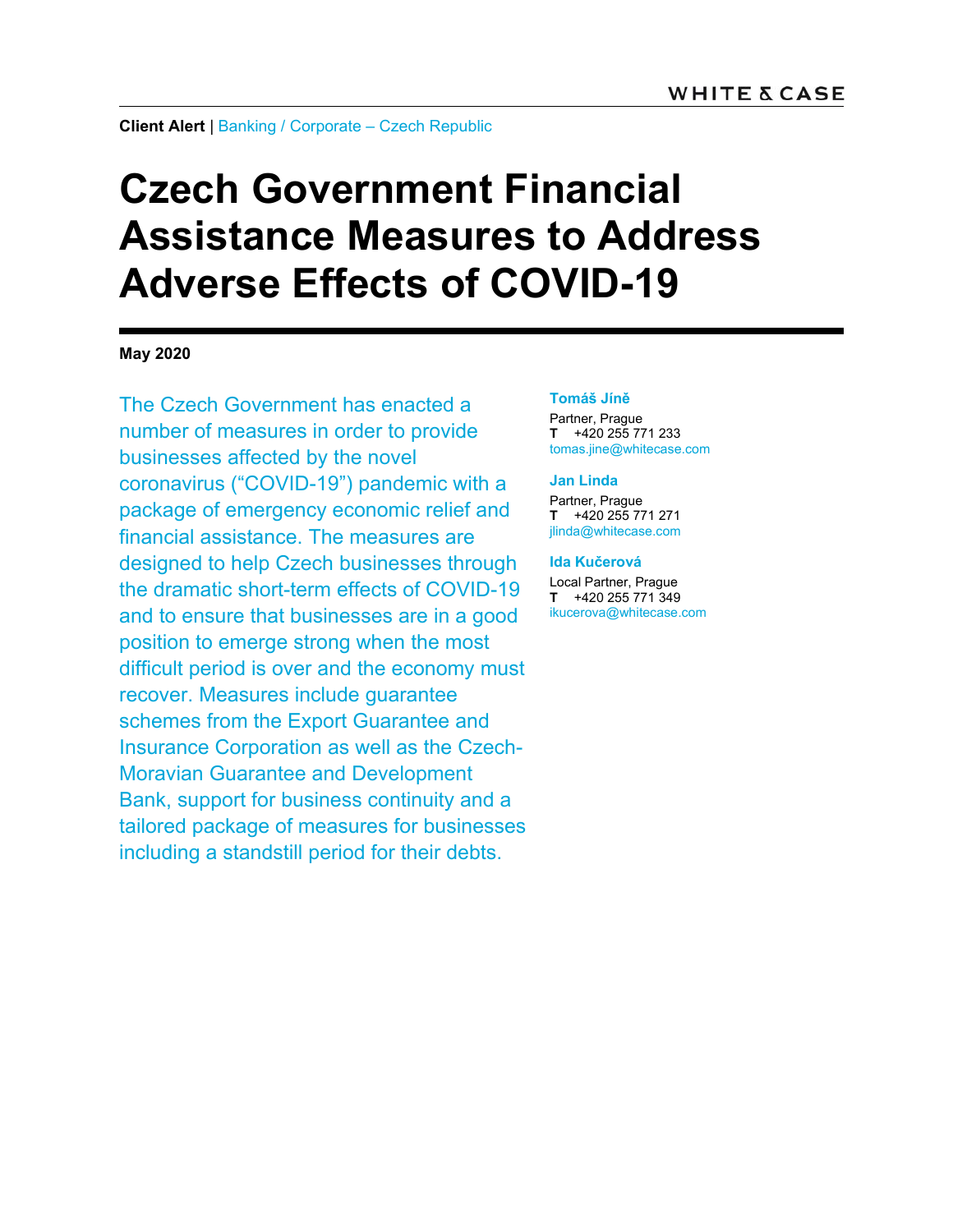# **EGAP Guarantee Scheme (large export-oriented undertakings only)**

Large export-oriented undertakings may receive support under the so-called 'COVID Plus' programme. Under this programme, the state-owned Export Guarantee and Insurance Corporation ("**EGAP**") will guarantee loans provided by commercial bank on the condition that the commercial bank applies for a guarantee, the relevant loan satisfies the eligibility criteria and the relevant undertaking is assigned with an acceptable internal rating by EGAP (the "**EGAP Guarantee**"). The Czech authorities estimate that the aggregate principal of loans under the EGAP Guarantee will not exceed CZK 142 billion (EUR 5.2 billion). Key details of the scheme are as follows:

- **Beneficiaries**: the EGAP Guarantee may cover a loan provided to any business undertaking incorporated or registered in the Czech Republic if:
	- o export of goods and services constituted at least 20% of its 2019 revenues;
	- o the group to which the business belongs had more than 250 employees in 2019;
	- o its primary business is not transportation (including ground, air or water transportation), pipeline operations, accommodation, operation of travel agencies or reservation systems, casinos, gaming parlours or betting agencies;
	- o it has not utilised any other public aid scheme in connection with the COVID-19 pandemic under which guarantees are provided or the interest under the same underlying loan is subsidised;
	- $\circ$  it was not in difficulty as of 31 December 2019 and provides an affidavit stating that it is experiencing a sudden liquidity shortage and that it was not insolvent as of 31 December 2019 and 12 March 2020.
- **Purpose**: the EGAP Guarantee can cover new and unused parts of existing loans provided for financing of operating expenses or working capital, for maintenance of business activities, or as investment loans (i.e. to finance expenses relating to innovations and improvement of an undertaking's production capabilities) and, with the prior consent of EGAP, also for a refinancing of the existing loans provided for such purposes.
- **Maximum guaranteed amount**: the maximum loan percentage of individual loans covered by the Portfolio Guarantee shall be equal to:
	- o 80% of the loan principal in case the borrower is rated by EGAP on the rating scale as "B" or higher; and
	- $\circ$  70% of the loan principal in case the borrower is is rated by EGAP on the rating scale as "B-".
- **Conditions**: the granting of a Guarantee is subject to the following conditions:

| 1. | Duration of programme | Eligible loans must be granted:<br>from 1 July 2019 until 31 December 2020 for<br>existing loans; and<br>from 13 March 2020 until 31 December 2020 for<br>new loans.                                                                                        |  |
|----|-----------------------|-------------------------------------------------------------------------------------------------------------------------------------------------------------------------------------------------------------------------------------------------------------|--|
| 2. | Maturity              | Three year maturity for working capital loans<br>Five year maturity for investment loans                                                                                                                                                                    |  |
| 3. | Maximum size          | The maximum loan principal backed by the EGAP<br>Guarantee cannot exceed CZK 2,000,000,000 per one<br>group of economically connected persons and at the<br>same time 25% of the beneficiary's 2019 income from<br>sale of goods and provision of services. |  |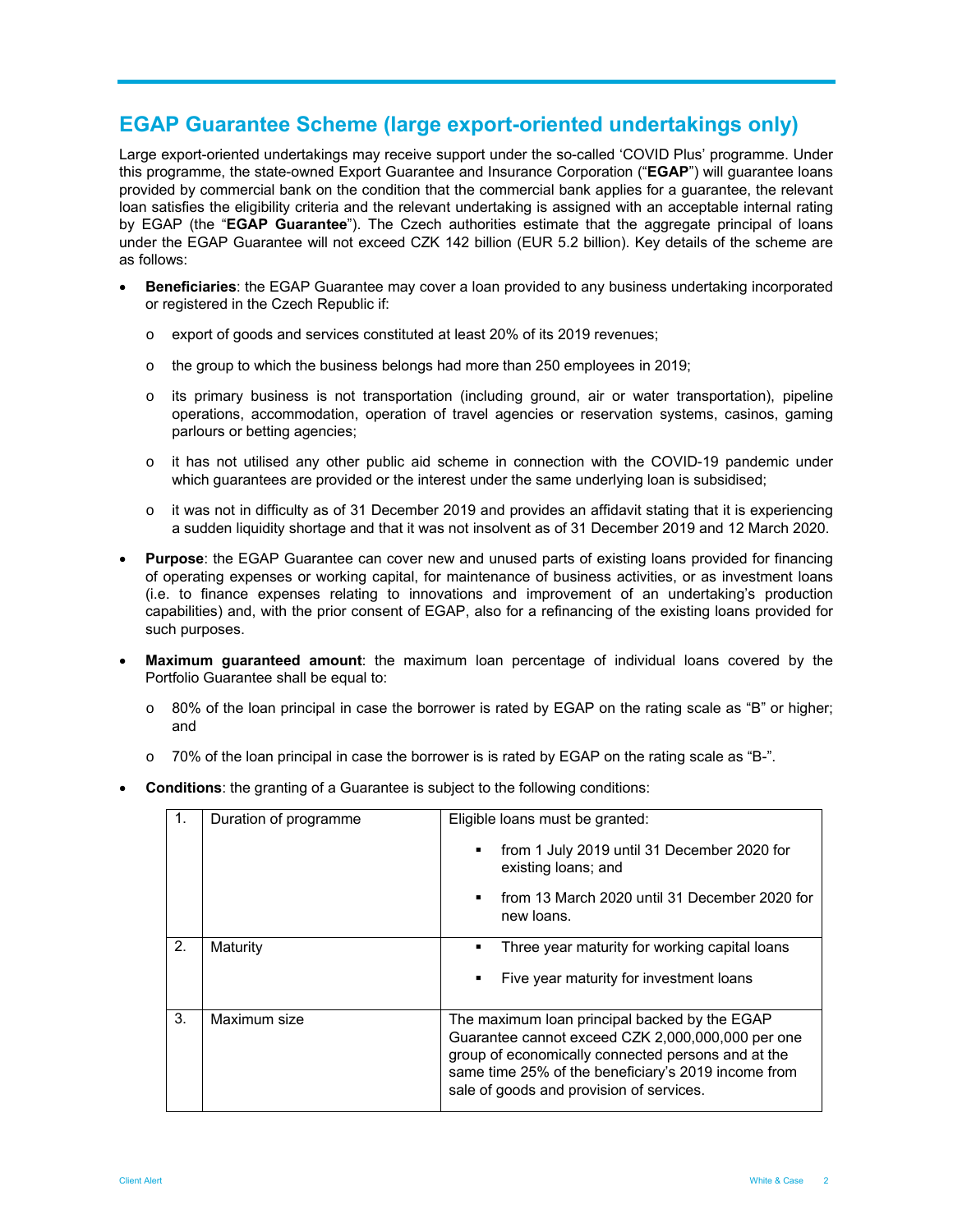| 4. | Margin caps                           | The margins charged by the commercial banks shall not<br>exceed:<br>1.5% p.a. on loans provided for up to one year;<br>2.5% p.a. on loans provided for up to three<br>٠<br>years; and<br>3.5% p.a. on loans provided for up to five years.<br>٠                                                           |
|----|---------------------------------------|-----------------------------------------------------------------------------------------------------------------------------------------------------------------------------------------------------------------------------------------------------------------------------------------------------------|
| 5. | Supplier undertaking                  | The beneficiary must commit to pay its suppliers in a<br>due and timely manner.                                                                                                                                                                                                                           |
| 6. | Wages undertaking                     | The beneficiary must commit to pay wages of all<br>employees in a due and timely manner.                                                                                                                                                                                                                  |
| 7. | Payment of dividends and<br>disposals | The beneficiary must commit not to, without a consent<br>of the financing commercial bank, pay dividends or<br>make any other distributions of profits, not to sell shares<br>in other undertakings or any tangible or intangible fixed<br>assets and not to encumber them with any third party<br>right. |

 **Commercial terms**: the all-in annual commissions payable by the borrower for the EGAP Guarantee shall be calculated on the basis of the EGAP rating of the beneficiary and the year of financing as follows:

|               | First year | Second and third year | Fourth and fifth year |
|---------------|------------|-----------------------|-----------------------|
| B+ and higher | 45 bps     | 90 bps                | $180$ bps             |
| В             | 60 bps     | $120$ bps             | $200$ bps             |
| B-            | 114 bps    | $175$ bps             | $219$ bps             |

# **COVID III Guarantee Scheme (businesses up to 500 employees only)**

In addition, the Czech-Moravian Guarantee and Development Bank (Českomoravská záruční a rozvojová banka, a.s.) ("**CMZRB**"), the Czech state-owned development bank, will provide a capped portfolio guarantee to commercial banks which will automatically cover individual loans in their portfolios if they meet certain eligibility criteria (the "**Portfolio Guarantee**"). This so-called 'COVID III' programme follows the already used up and significantly smaller COVID I and COVID II programmes.

As the Czech state does not automatically guarantee obligations of the CMZRB, a special law adopted on 6 May 20201 stipulates that the Czech state guarantees obligations of CMZRB related to the Portfolio Guarantee up to the total amount of CZK 150 billion (€5.4 billion equivalent) and further sets out key eligibility criteria of the beneficiaries and the loans. It is expected this will enable commercial banks to provide guaranteed loans up to the total amount of CZK 500 billion (€18 billion equivalent).

The scheme has been announced by CMZRB on 19 May and should be launched by individual commercial bank by the end of May. The key details of the scheme are as follows:

 **Beneficiaries**: the Portfolio Guarantee targets self-employed individuals and companies with registered seat in the Czech Republic and with up to 500 employees. Additional conditions include that the beneficiary was not an "undertaking in difficulty" (*podnik v obtížích*) as of 31 December 2019, was not in

 $\overline{a}$ 1 Act 228/2020 Coll.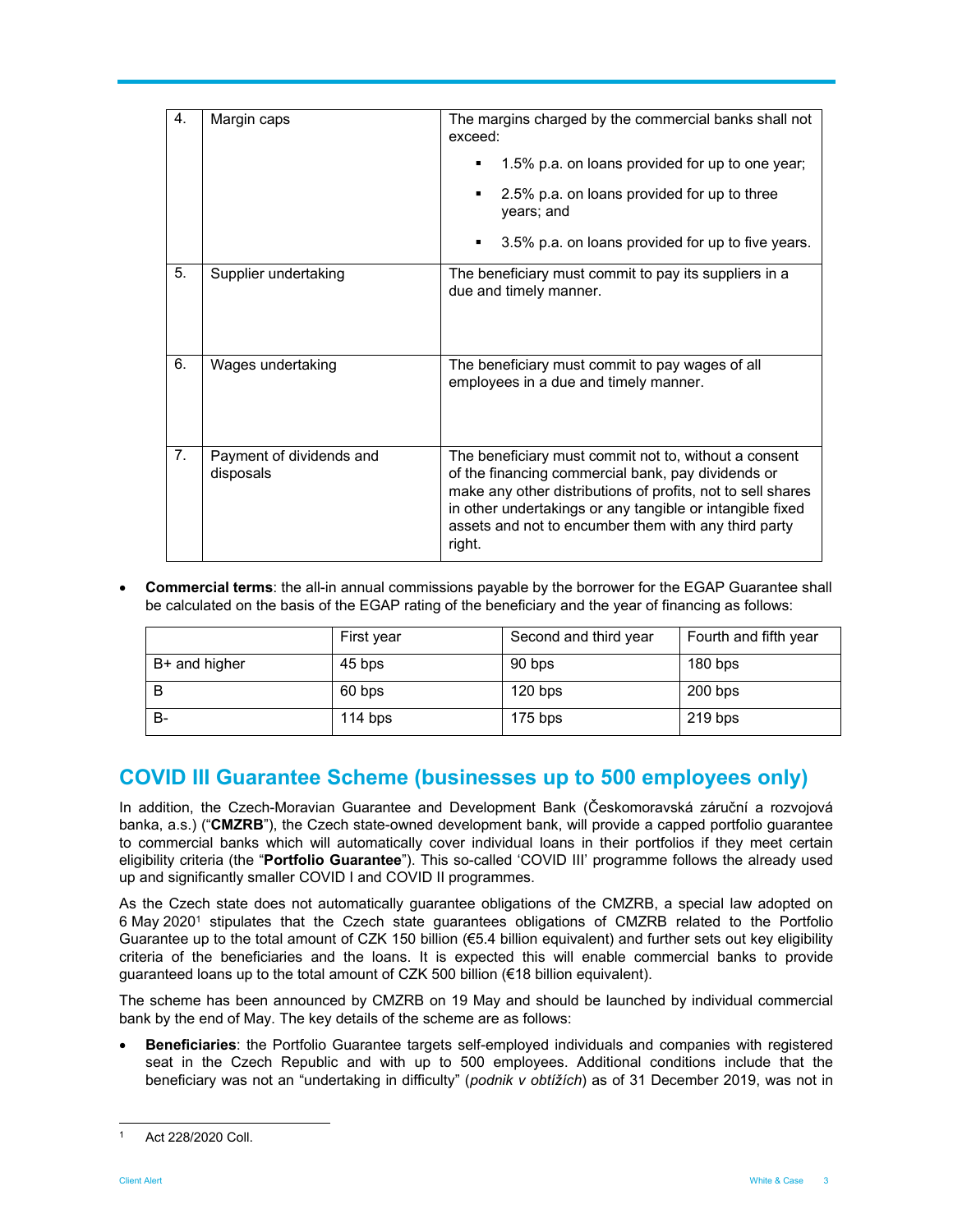default of more than 30 days with repayment of a debt to the lending bank as of 31 March 2020 and the lending bank found out and published the beneficiary's ultimate beneficial owner.

- **Purpose**: the Portfolio Guarantee targets new loans provided for the sole purpose of covering working capital requirements.
- **Maximum guaranteed amount**: the maximum loan percentage and amount of individual loans covered by the Portfolio Guarantee shall be equal to:
	- o 90% of the loan principal for undertakings which employ up to 250 employees; and
	- o 80% of the loan principal for undertakings which employ between 251 and 500 employees.

However, a portfolio cap limiting the guarantee coverage only to 30% of the given loan portfolio of the lending bank applies.

 **Conditions**: the inclusion of a loan into the portfolio covered by the Portfolio Guarantee is subject to the following conditions:

|    | Duration of programme | Loans and credit facilities must be granted until<br>31 December 2020.                                                                                                      |
|----|-----------------------|-----------------------------------------------------------------------------------------------------------------------------------------------------------------------------|
| 2. | Maturity              | No earlier than 1 January 2021. If the loan maturity<br>exceeds three years, the loan remains unguaranteed<br>afterwards.                                                   |
| 3. | Maximum size          | The maximum loan principal backed by the guarantee<br>is CZK 50 million and at the same time the higher of:                                                                 |
|    |                       | 25% of the beneficiary's 2019 annual<br>٠<br>revenue;                                                                                                                       |
|    |                       | twice its 2019 employment cost,<br>٠                                                                                                                                        |
|    |                       | whereas with appropriate justification, the amount<br>of the loan may be increased to cover the liquidity<br>needs from the moment of granting for the<br>coming 12 months. |

 **Process**: The aid is channeled through credit institutions, therefore beneficiaries can access the Portfolio Guarantee through any credit institution which applied to CMZRB to participate in the programme. All credit institutions authorized to conduct banking business in the Czech Republic can apply to participate in the program.

# **Standstill and Postponement Measures**

The Czech Republic introduced certain additional important temporary measures adopted to limit the negative consequences of the COVID-19 situation on businesses including multiple standstill and postponement measures as well as anticipated introduction of a temporary insolvency protection scheme. The key features of those measures are summarized below:

# **Deferment of Loan Instalments**

Borrowers including consumers, self-employed businesspeople and legal entities, may make use of a deferment of instalments on credit facilities and similar financial services until 31 October 2020 (or until 31 July 2020, with the choice being up to the borrower), by way of a unilateral notice to such effect to the lender. In this notice, the borrower simply needs to announce its intention to make use of the protection period because of the adverse economic consequences of the COVID-19 pandemic on the borrower. This will automatically result in the deferment of instalments, whereas the lender has no right to object to the deferment in any way (i.e. the opt-in principle applies).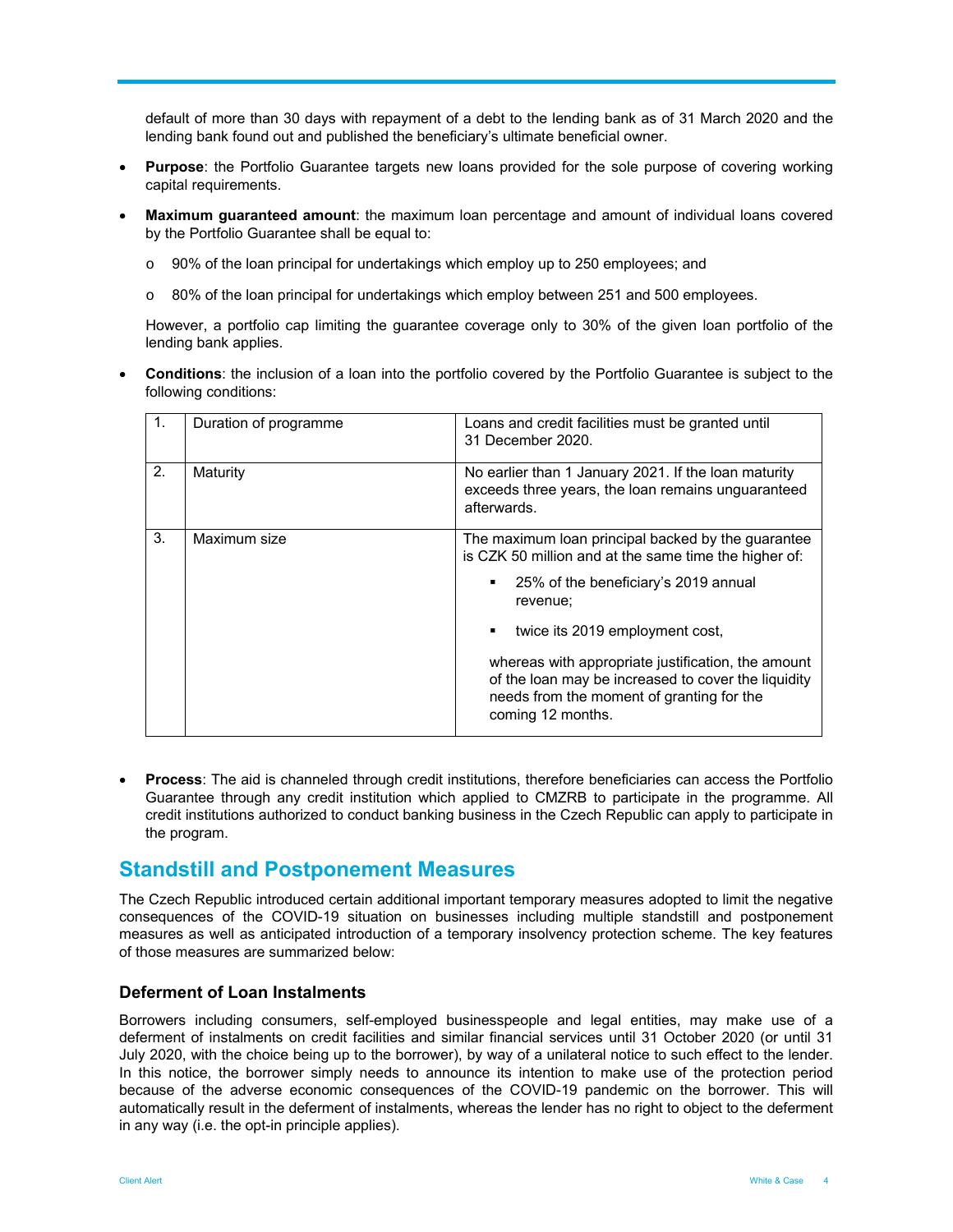One requirement is that the "deferred" loan must have been drawn prior to 26 March 2020. In the case of loans secured by real property (including mortgage loans), though, the drawdown need not necessarily have occurred before that date – it suffices that the loan agreement was concluded before 26 March 2020. The following financial products are, however, excluded from the deferment measure: overdraft credit, revolving credit, financial guarantees, leases of real property (which is the subject of a separate measure), hirepurchase and leasing arrangements, bonds, notes, and other financial instruments, as well as credit facilities with interest rate hedging, and finally, credits and loans with respect to which the borrower has been in default with their payment obligations for more than 30 days as of 26 March 2020.

During the protection period, no instalments on the loan principal need to be paid, and the final maturity of the loan is thus postponed (i.e. the deferred instalments are tacked onto the instalment plan after the originally agreed final due date). Legal entities will continue to pay interest and other fees as per the terms of the loan agreement during the protection period. Nor is interest being waived in the case of consumers, though for them, interest is being capped, and is made payable only after the end of the protection period. Fees and other non-interest yield accrued during the protection period (outside and above interest), as well as default interest and other penalties, do not accrue for consumers.

Legal entities that make use of the deferment of instalments must, during the deferral, refrain from disposing of assets that could be used to satisfy the lender – this is in reference to substantial changes to the composition of the borrower's property, the use or designated purpose of such property, or a not insignificant reduction of the property (through transactions known as asset stripping).

### **Restriction on Insolvency Petitions**

Submitting insolvency petitions has been made subject to restrictions, both on the part of creditors and with respect to the obligation of debtors to file for insolvency themselves.

Creditors' petitions filed until 31 August 2020 are automatically ineffective. The obligation of debtors to file an insolvency petition if they find that they have become insolvent has been suspended for six months from the expiry (or abolition) of the government-mandated crisis or emergency measures. This does not apply to cases in which insolvency occurred already before the crisis measures were adopted, or if the insolvency is not prevailingly due to the circumstances related to the crisis measures (in that it is not these measures that make it impossible for the debtor to honor its financial obligations, or substantially hamper the discharge of such obligations). This suspension of the obligation of debtors to file for their insolvency lapses no later than on 31 December 2020, regardless of how long the crisis measures will remain in place.

# **Extraordinary Moratorium**

Until 31 August 2020, debtors have the option to request the declaration of an extraordinary moratorium – i.e. to seek protection from the declaration of insolvency and from foreclosure and debt enforcement against its assets. In the request for the extraordinary moratorium, the debtor shall confirm that they were not insolvent as of 12 March 2020 (i.e. that they were not already insolvent at the time at which the state of emergency was declared and the related crisis measures were rolled out), because the extraordinary moratorium is specifically intended to mitigate the consequences of the said crisis measures. The extraordinary moratorium will only commence after the court decision in which it is declared has been published in the insolvency register. However, the court will review the pertinent request merely with respect to whether the formal requirements have been fulfilled. Unlike an "ordinary" moratorium, the extraordinary moratorium does not require creditors' consent. The extraordinary moratorium will last for three months, with an optional extension by another three months (though such extension is subject to approval by a majority of creditors).

For as long as the extraordinary moratorium lasts, the debtor is permitted to satisfy preferentially its obligations that arise during this moratorium and are directly related to preserving the enterprise as a going concern, i.e. these obligations enjoy priority over obligations with an earlier maturity date. Key suppliers are prohibited from withholding deliveries or continued performance under agreements with the debtor as long as the debtor fulfills its obligations under the moratorium towards them. Financing provided during the extraordinary moratorium in order to keep the debtor's business afloat enjoys a priority claim for satisfaction during the extraordinary moratorium (and during the insolvency proceedings that may follow).

The declaration of the extraordinary moratorium goes hand in hand with increased liability on the part of the debtor and its statutory bodies. As in the case of an ordinary moratorium, so in this case, the debtor must refrain from operations that would result in substantial changes to the composition of the debtor's property, the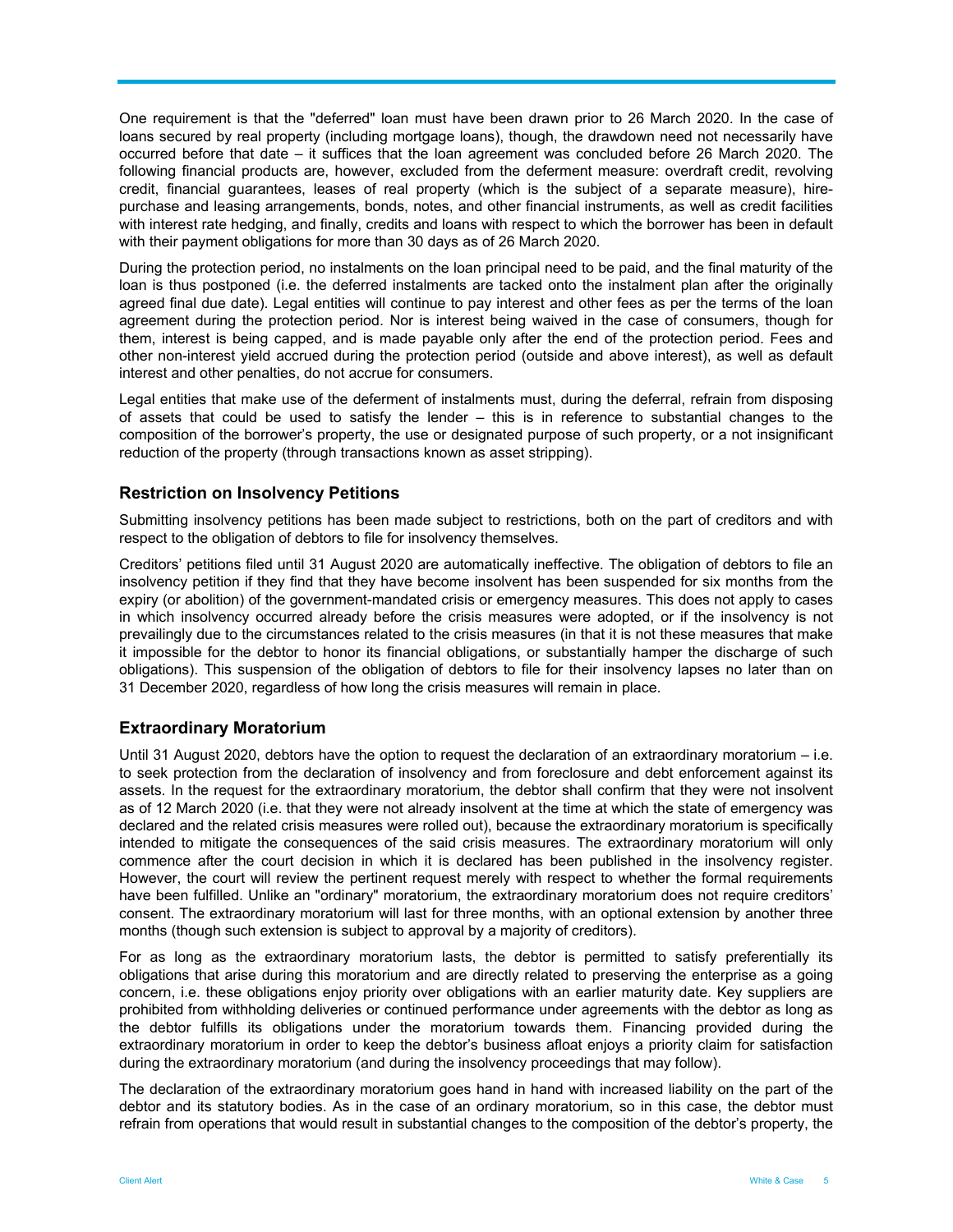use or designated purpose of such property, or a not insignificant reduction of the property (asset stripping). The members of the debtor's statutory bodies are personally liable for the damage caused by a breach of obligations during the extraordinary moratorium or by false statements made in the petition for the declaration of such moratorium.

The extraordinary moratorium is in no way a replacement for an ordinary moratorium, of which debtors may avail themselves after the extraordinary moratorium has ended. Such an ordinary moratorium, however, requires the approval of a majority of creditors.

# **Other Related Measures**

This package of measures in response to the COVID-19 pandemic also includes other steps and measures, a detailed description of which would go beyond the framework of this alert. Among them are tax deferments, a program called "Antivirus" designed to help employers bear the costs of continuing the employment of their staff, support programs in the form of statutory freezes of lease agreements that prevent the termination of leases on grounds of unpaid rent for the period from 12 March 2020 through 30 June 2020, waivers of various procedural time limits, or the extension of the performance deadlines for previously approved reorganization plans.

# **Conclusions**

The Czech Government has introduced a series of urgent measures which are intended to support Czech companies that are negatively affected by COVID-19, but that are otherwise sound companies. The measures aims at tackling the outbreak and mitigating its effects on companies and the economy.

The economic measures have been adopted at a fast pace and the implementation of further measures continues to be discussed. We encourage our clients to consider the opportunities presented by the measures described above carefully, consulting with us as appropriate. Separately, Czech companies which meet the relevant credit rating requirements may also benefit from liquidity assistance via the European Central Bank ("**ECB**") Pandemic Emergency Purchase Programme ("**PEPP**"), pursuant to which the ECB may purchase bonds and commercial paper issued by European private and public sector entities. See our client alert https://www.whitecase.com/publications/alert/european-central-bank-launches-emergency-bond-buyingprogramme-response for further details.

In addition, White & Case has carried out an analysis of global governmental responses to the COVID-19 crisis. These vary considerably from country to country and are being updated and amended regularly.

We have prepared an in-depth and nuanced analysis for various major jurisdictions and pulled together a global response team.

For useful information on COVID-19, please consult the Coronavirus section of www.whitecase.com.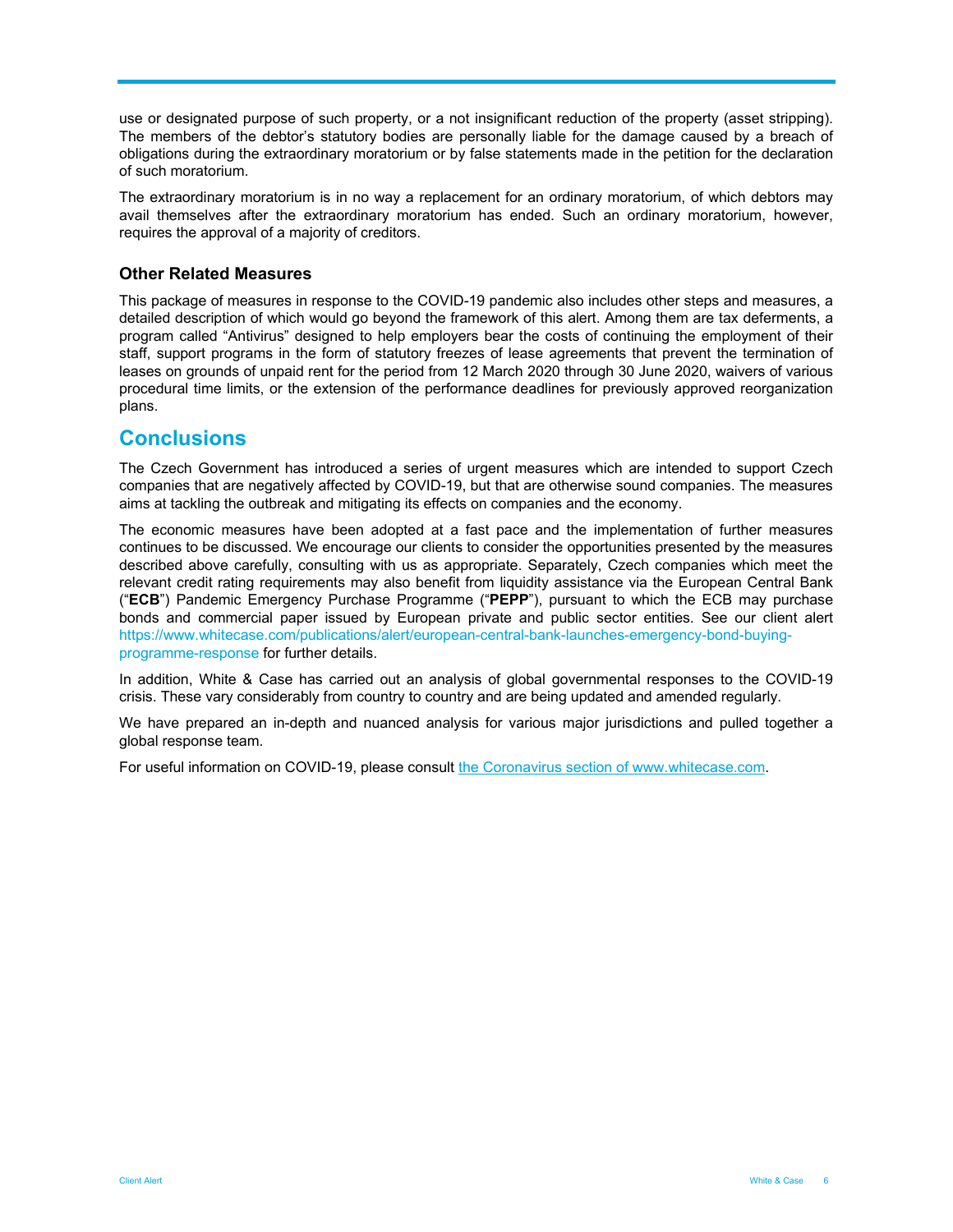# **Annex I**

The Czech Republic has implemented urgent measures to support the liquidity of companies and ensure business continuity. The applicable measures are described and compared below.

| <b>Applicable</b><br><b>Measures</b>            | Large corporates                                                                                                                                                                                                                                                                                                                                                                                                                                                                                                                                                                                                                                                                                                                                                                                                                                                                                                                                                                                                                                                                                                                                                                                                                                                                                                                                                                                                                                                                   | <b>SMEs</b>                                                                                                                                                                                                       |
|-------------------------------------------------|------------------------------------------------------------------------------------------------------------------------------------------------------------------------------------------------------------------------------------------------------------------------------------------------------------------------------------------------------------------------------------------------------------------------------------------------------------------------------------------------------------------------------------------------------------------------------------------------------------------------------------------------------------------------------------------------------------------------------------------------------------------------------------------------------------------------------------------------------------------------------------------------------------------------------------------------------------------------------------------------------------------------------------------------------------------------------------------------------------------------------------------------------------------------------------------------------------------------------------------------------------------------------------------------------------------------------------------------------------------------------------------------------------------------------------------------------------------------------------|-------------------------------------------------------------------------------------------------------------------------------------------------------------------------------------------------------------------|
| Eligible<br><b>Beneficiary</b>                  | All export-oriented enterprises<br>incorporated or registered in the Czech<br>Republic of more than 250 employees<br>regardless of their shareholder structure                                                                                                                                                                                                                                                                                                                                                                                                                                                                                                                                                                                                                                                                                                                                                                                                                                                                                                                                                                                                                                                                                                                                                                                                                                                                                                                     | Self-employed individuals and companies<br>with registered seat in the Czech Republic<br>and up to 500 employees regardless of<br>their shareholder structure, provided the<br>ultimate beneficial owner is known |
| <b>COVID Plus</b><br>Guarantee<br><b>Scheme</b> | Type of guarantee: irrevocable and<br>unconditional guarantee (finanční záruka)<br>Type of financing: loans provided by any<br>credit institutions authorized to conduct<br>banking business in the Czech Republic<br>Beneficiary: any business undertaking<br>incorporated or registered in the Czech<br>Republic if:<br>export of goods and services<br>constituted at least 20% of its 2019<br>revenues;<br>the group to which the business<br>$\bullet$<br>belongs had more than 250<br>employees in 2019;<br>its primary business is not<br>$\bullet$<br>transportation (including ground, air or<br>water transportation), pipeline<br>operations, accommodation,<br>operation of travel agencies or<br>reservation systems, casinos, gaming<br>parlours or betting agencies;<br>it has not utilised any other public aid<br>$\bullet$<br>scheme in connection with the<br>COVID-19 pandemic under which<br>guarantees are provided or the<br>interest under the same underlying<br>loan is subsidised;<br>it was not in difficulty as of 31<br>$\bullet$<br>December 2019 and provides an<br>affidavit stating that it is experiencing<br>a sudden liquidity shortage and that it<br>was not insolvent as of 31 December<br>2019 and 12 March 2020<br>Purpose of the financing: new and unused<br>parts of existing loans provided for<br>financing of operating expenses or working<br>capital, for maintenance of business<br>activities, or as investment loans (i.e. to | Not available to SMEs.                                                                                                                                                                                            |
|                                                 | finance expenses relating to innovations<br>and improvement of an undertaking's<br>production capabilities) and, with the prior<br>consent of EGAP, also for a refinancing of                                                                                                                                                                                                                                                                                                                                                                                                                                                                                                                                                                                                                                                                                                                                                                                                                                                                                                                                                                                                                                                                                                                                                                                                                                                                                                      |                                                                                                                                                                                                                   |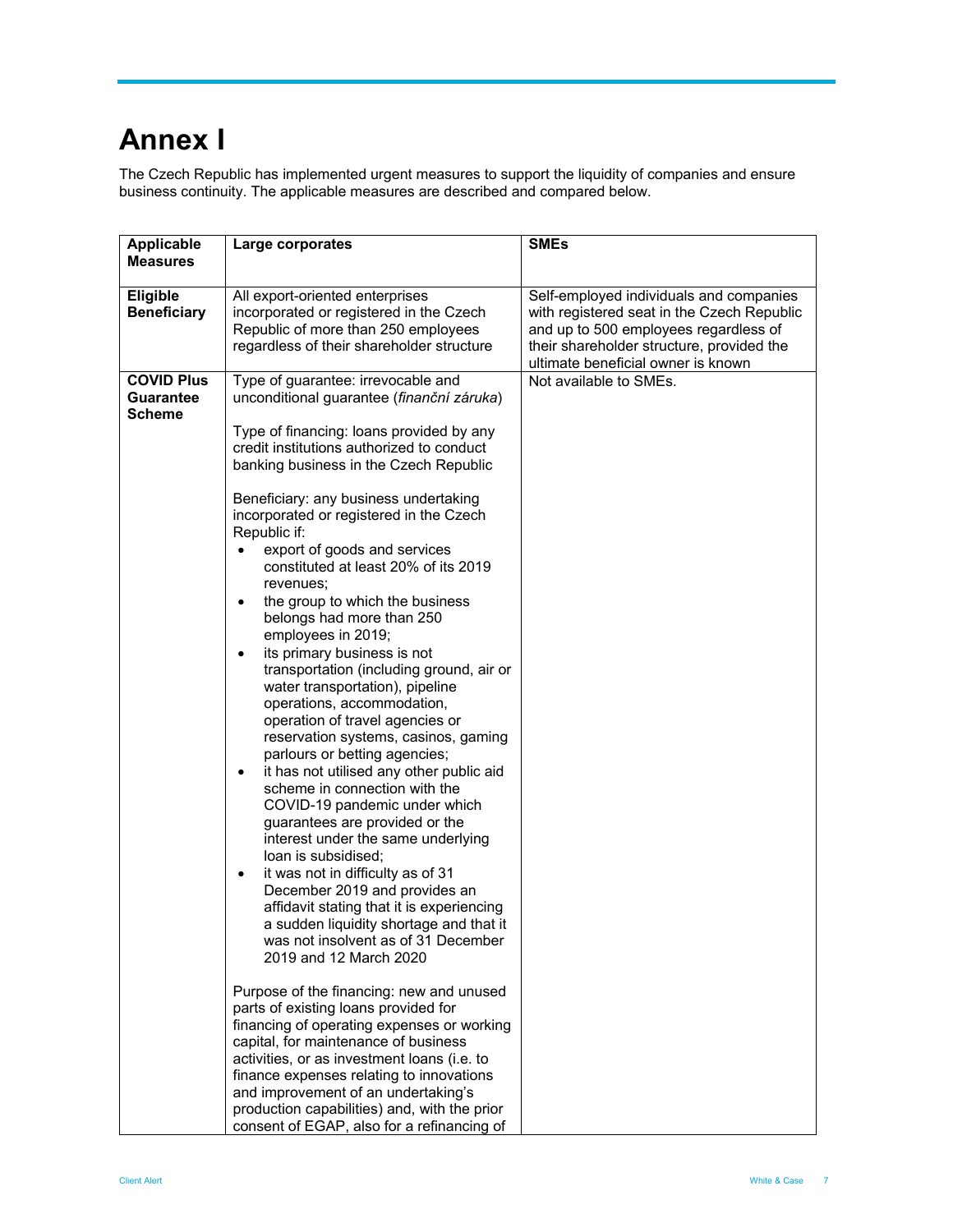|  | the existing loans provided for such<br>purposes.                                                                                                                                                                                                                                                                                                               |  |
|--|-----------------------------------------------------------------------------------------------------------------------------------------------------------------------------------------------------------------------------------------------------------------------------------------------------------------------------------------------------------------|--|
|  | Maximum guaranteed amount: (i) 80% of<br>the loan principal in case the borrower is<br>rated by EGAP on the rating scale as "B"<br>or higher; (ii) 70% of the loan principal in<br>case the borrower is is rated by EGAP on<br>the rating scale as "B-".                                                                                                        |  |
|  | Conditions                                                                                                                                                                                                                                                                                                                                                      |  |
|  | 1.<br>Duration of programme: Eligible<br>loans must be granted: from 1 July<br>2019 until 31 December 2020 for<br>existing loans; and from 13 March<br>2020 until 31 December 2020 for<br>new loans.                                                                                                                                                            |  |
|  | 2.<br>Maturity: Three year maturity for<br>working capital loans and five year<br>maturity for investment loans;                                                                                                                                                                                                                                                |  |
|  | 3.<br>Maximum size: maximum loan<br>principal backed by the EGAP<br>Guarantee cannot exceed CZK<br>2,000,000,000 per one group of<br>economically connected persons<br>and at the same time 25% of the<br>beneficiary's 2019 income from<br>sale of goods and provision of<br>services.                                                                         |  |
|  | 4.<br>Margin caps: The margins charged<br>by the commercial banks shall not<br>exceed: 1.5% p.a. on loans<br>provided for up to one year; 2.5%<br>p.a. on loans provided for up to<br>three years; and 3.5% p.a. on<br>loans provided for up to five years.                                                                                                     |  |
|  | Supplier undertaking: The<br>5.<br>beneficiary must commit to pay its<br>suppliers in a due and timely<br>manner.                                                                                                                                                                                                                                               |  |
|  | 6.<br>Wages undertaking: The<br>beneficiary must commit to pay<br>wages of all employees in a due<br>and timely manner.                                                                                                                                                                                                                                         |  |
|  | 7.<br>Payment of dividends and<br>disposals: The beneficiary must<br>commit not to, without a consent of<br>the financing commercial bank,<br>pay dividends or make any other<br>distributions of profits, not to sell<br>shares in other undertakings or<br>any tangible or intangible fixed<br>assets and not to encumber them<br>with any third party right. |  |
|  | Economic conditions: all-in commission for                                                                                                                                                                                                                                                                                                                      |  |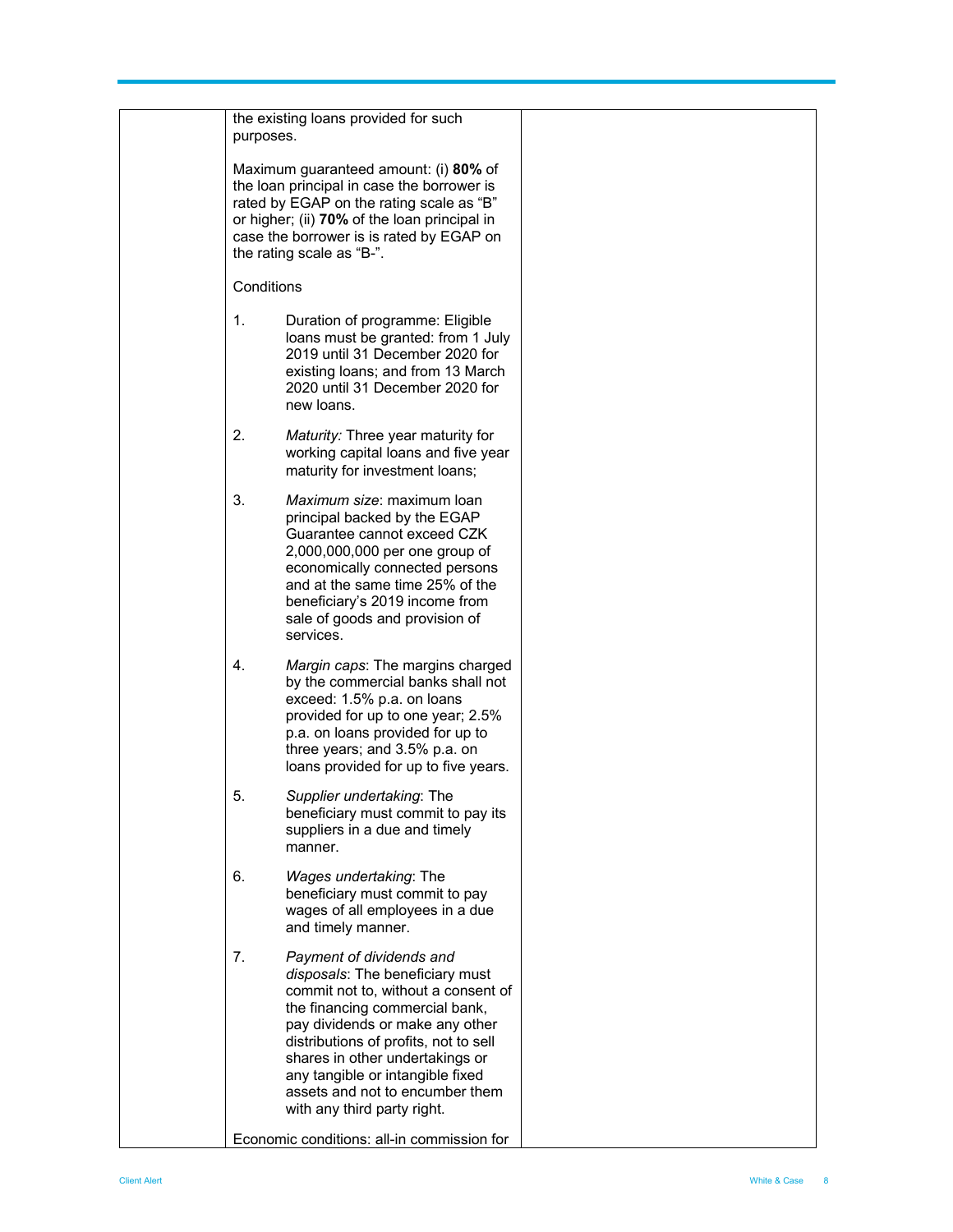|                               | final beneficiaries rated "B+" and higher by<br>EGAP:                                               |                                                                                                                                                                                                                                                                                                                                                                                                                                                                                                   |
|-------------------------------|-----------------------------------------------------------------------------------------------------|---------------------------------------------------------------------------------------------------------------------------------------------------------------------------------------------------------------------------------------------------------------------------------------------------------------------------------------------------------------------------------------------------------------------------------------------------------------------------------------------------|
|                               | 45 bps during the first year<br>٠                                                                   |                                                                                                                                                                                                                                                                                                                                                                                                                                                                                                   |
|                               | 60 bps during the second and third<br>٠<br>year                                                     |                                                                                                                                                                                                                                                                                                                                                                                                                                                                                                   |
|                               | 114 bps during the fourth and fifth<br>٠<br>year.                                                   |                                                                                                                                                                                                                                                                                                                                                                                                                                                                                                   |
|                               | Economic conditions: all-in commission for<br>final beneficiaries rated "B" and higher by<br>EGAP:  |                                                                                                                                                                                                                                                                                                                                                                                                                                                                                                   |
|                               | 90 bps during the first year<br>٠                                                                   |                                                                                                                                                                                                                                                                                                                                                                                                                                                                                                   |
|                               | 120 bps during the second and<br>٠<br>third year                                                    |                                                                                                                                                                                                                                                                                                                                                                                                                                                                                                   |
|                               | 175 bps during the fourth and fifth<br>٠<br>year.                                                   |                                                                                                                                                                                                                                                                                                                                                                                                                                                                                                   |
|                               | Economic conditions: all-in commission for<br>final beneficiaries rated "B-" and higher by<br>EGAP: |                                                                                                                                                                                                                                                                                                                                                                                                                                                                                                   |
|                               | 180 bps during the first year<br>٠                                                                  |                                                                                                                                                                                                                                                                                                                                                                                                                                                                                                   |
|                               | 200 bps during the second and<br>٠<br>third year                                                    |                                                                                                                                                                                                                                                                                                                                                                                                                                                                                                   |
|                               | 219 bps during the fourth and fifth<br>٠<br>year.                                                   |                                                                                                                                                                                                                                                                                                                                                                                                                                                                                                   |
| <b>COVID III</b><br>Guarantee | Not available to large corporates                                                                   | Type of guarantee: guarantee (ručení)                                                                                                                                                                                                                                                                                                                                                                                                                                                             |
| <b>Scheme</b>                 |                                                                                                     | Type of financing: loans provided by any<br>credit institutions authorized to conduct<br>banking business in the Czech Republic                                                                                                                                                                                                                                                                                                                                                                   |
|                               |                                                                                                     | Beneficiary: self-employed individuals and<br>companies with registered seat in the<br>Czech Republic and up to 500 employees.<br>Additional conditions include that the<br>beneficiary was not an "undertaking in<br>difficulty" (podnik v obtížích) as of 31<br>December 2019, was not in default of<br>more than 30 days with repayment of a<br>debt to the lending bank as of 31 March<br>2020 and the lending bank found out and<br>published the beneficiary's ultimate<br>beneficial owner |
|                               |                                                                                                     | Purpose of the financing: limited to<br>coverage of working capital requirements.                                                                                                                                                                                                                                                                                                                                                                                                                 |
|                               |                                                                                                     | Maximum guaranteed amount: (i) 90% of<br>the loan principal for undertakings which<br>employ up to 250 employees; (ii) 80% of<br>the loan principal for undertakings which<br>employ between 251 and 500 employees;<br>however, a portfolio cap limiting the<br>guarantee coverage only to 30% of the                                                                                                                                                                                             |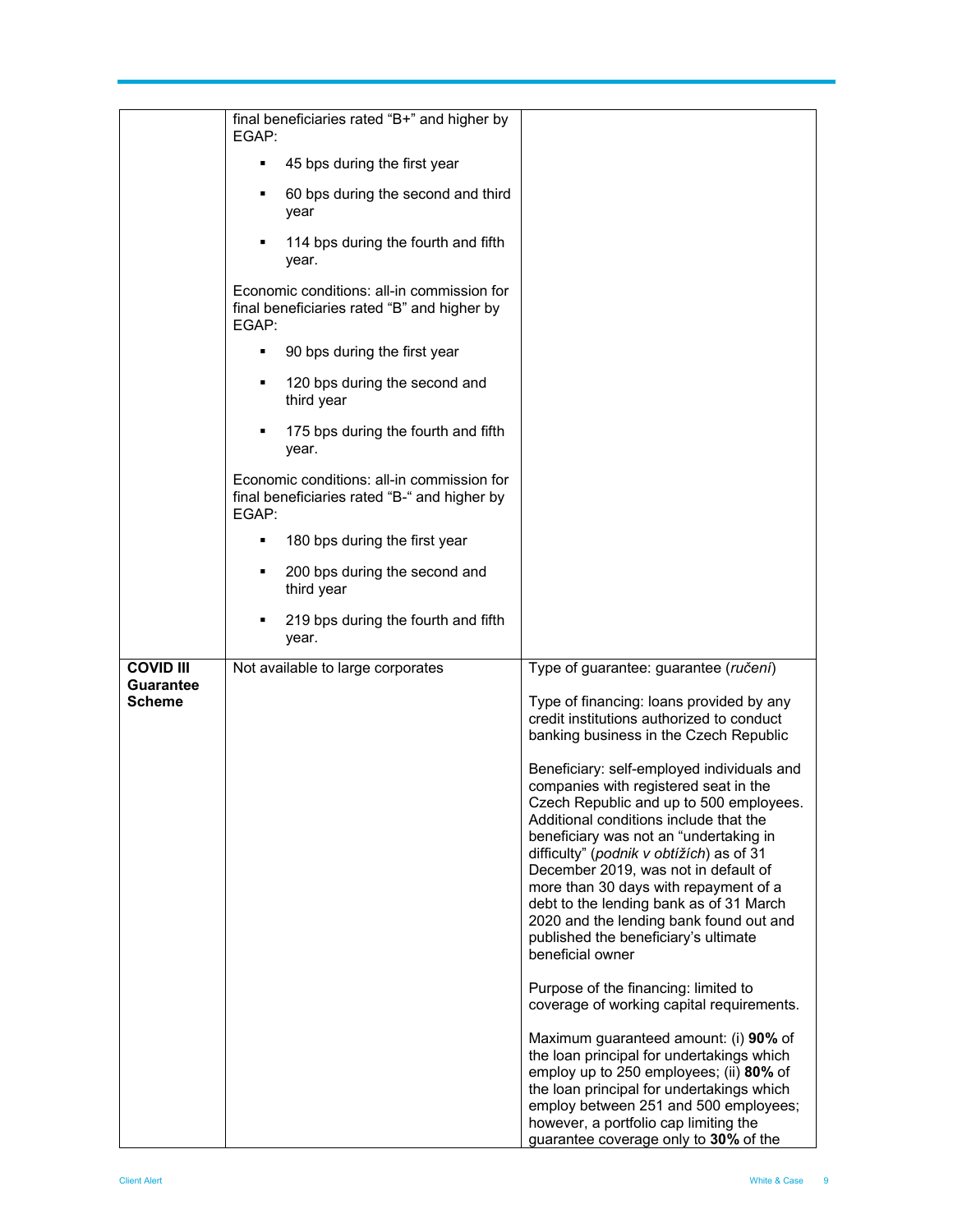|                                                                                                                                                                                                                                                                                                                                                                                                                                                                                 |                                                                                                                                                                                                                                                                                                                                                                                                                                                                                                                                                    | given loan portfolio of the credit institution                                                                                                                                                                                                                                                                                                                                                                      |  |
|---------------------------------------------------------------------------------------------------------------------------------------------------------------------------------------------------------------------------------------------------------------------------------------------------------------------------------------------------------------------------------------------------------------------------------------------------------------------------------|----------------------------------------------------------------------------------------------------------------------------------------------------------------------------------------------------------------------------------------------------------------------------------------------------------------------------------------------------------------------------------------------------------------------------------------------------------------------------------------------------------------------------------------------------|---------------------------------------------------------------------------------------------------------------------------------------------------------------------------------------------------------------------------------------------------------------------------------------------------------------------------------------------------------------------------------------------------------------------|--|
|                                                                                                                                                                                                                                                                                                                                                                                                                                                                                 |                                                                                                                                                                                                                                                                                                                                                                                                                                                                                                                                                    | applies.                                                                                                                                                                                                                                                                                                                                                                                                            |  |
|                                                                                                                                                                                                                                                                                                                                                                                                                                                                                 |                                                                                                                                                                                                                                                                                                                                                                                                                                                                                                                                                    | Conditions                                                                                                                                                                                                                                                                                                                                                                                                          |  |
|                                                                                                                                                                                                                                                                                                                                                                                                                                                                                 |                                                                                                                                                                                                                                                                                                                                                                                                                                                                                                                                                    | 1.<br>Duration of programme: Loans and<br>credit facilities must be granted<br>until 31 December 2020.                                                                                                                                                                                                                                                                                                              |  |
|                                                                                                                                                                                                                                                                                                                                                                                                                                                                                 |                                                                                                                                                                                                                                                                                                                                                                                                                                                                                                                                                    | 2.<br>Loan maturity:no earlier than 1<br>January 2021. If the loan maturity<br>exceeds three years, the loan<br>remains unguaranteed afterwards;                                                                                                                                                                                                                                                                    |  |
|                                                                                                                                                                                                                                                                                                                                                                                                                                                                                 |                                                                                                                                                                                                                                                                                                                                                                                                                                                                                                                                                    | 3.<br>Maximum size: maximum loan<br>principal backed by the guarantee<br>is CZK 50 million and at the same<br>time the higher of: (i) $25\%$ of the<br>beneficiary's 2019 annual revenue;<br>(ii) twice its 2019 employment<br>cost, whereas with appropriate<br>justification, the amount of the loan<br>may be increased to cover the<br>liquidity needs from the moment of<br>granting for the coming 12 months; |  |
|                                                                                                                                                                                                                                                                                                                                                                                                                                                                                 |                                                                                                                                                                                                                                                                                                                                                                                                                                                                                                                                                    | Economic conditions: all-in commission for<br>final beneficiaries from 251 up to 500<br>employees equal to:                                                                                                                                                                                                                                                                                                         |  |
|                                                                                                                                                                                                                                                                                                                                                                                                                                                                                 |                                                                                                                                                                                                                                                                                                                                                                                                                                                                                                                                                    | 50 bps during the first year                                                                                                                                                                                                                                                                                                                                                                                        |  |
|                                                                                                                                                                                                                                                                                                                                                                                                                                                                                 |                                                                                                                                                                                                                                                                                                                                                                                                                                                                                                                                                    | 100 bps during the second and<br>third year                                                                                                                                                                                                                                                                                                                                                                         |  |
|                                                                                                                                                                                                                                                                                                                                                                                                                                                                                 |                                                                                                                                                                                                                                                                                                                                                                                                                                                                                                                                                    | Process: The aid is channeled through<br>credit institutions, therefore beneficiaries<br>can access the Portfolio Guarantee<br>through any credit institution which applied<br>to CMZRB to participate in the programme.<br>All credit institutions authorized to conduct<br>banking business in the Czech Republic<br>can apply to participate in the program.                                                     |  |
| Deferment of<br>Borrowers including consumers, self-employed businesspeople and legal entities, may<br>make use of a deferment of instalments on credit facilities and similar financial services<br>Loan<br>until 31 October 2020 (or until 31 July 2020, with the choice being up to the borrower),<br>Instalments<br>by way of a unilateral notice to such effect to the lender. One requirement is that the<br>"deferred" loan must have been drawn prior to 26 March 2020. |                                                                                                                                                                                                                                                                                                                                                                                                                                                                                                                                                    |                                                                                                                                                                                                                                                                                                                                                                                                                     |  |
|                                                                                                                                                                                                                                                                                                                                                                                                                                                                                 | The following financial products are, however, excluded from the deferment measure:<br>overdraft credit, revolving credit, financial guarantees, leases of real property (which is<br>the subject of a separate measure), hire-purchase and leasing arrangements, bonds,<br>notes, and other financial instruments, as well as credit facilities with interest rate<br>hedging, and finally, credits and loans with respect to which the borrower has been in<br>default with their payment obligations for more than 30 days as of 26 March 2020. |                                                                                                                                                                                                                                                                                                                                                                                                                     |  |
|                                                                                                                                                                                                                                                                                                                                                                                                                                                                                 | Legal entities that make use of the deferment of instalments must, during the deferral,<br>refrain from disposing of assets that could be used to satisfy the lender.                                                                                                                                                                                                                                                                                                                                                                              |                                                                                                                                                                                                                                                                                                                                                                                                                     |  |
| Insolvency<br>Related                                                                                                                                                                                                                                                                                                                                                                                                                                                           | <b>Restriction on Insolvency Petitions</b>                                                                                                                                                                                                                                                                                                                                                                                                                                                                                                         |                                                                                                                                                                                                                                                                                                                                                                                                                     |  |
| Measures                                                                                                                                                                                                                                                                                                                                                                                                                                                                        |                                                                                                                                                                                                                                                                                                                                                                                                                                                                                                                                                    | Submitting insolvency petitions has been made subject to restrictions, both on the part of<br>creditors and with respect to the obligation of debtors to file for insolvency themselves.                                                                                                                                                                                                                            |  |